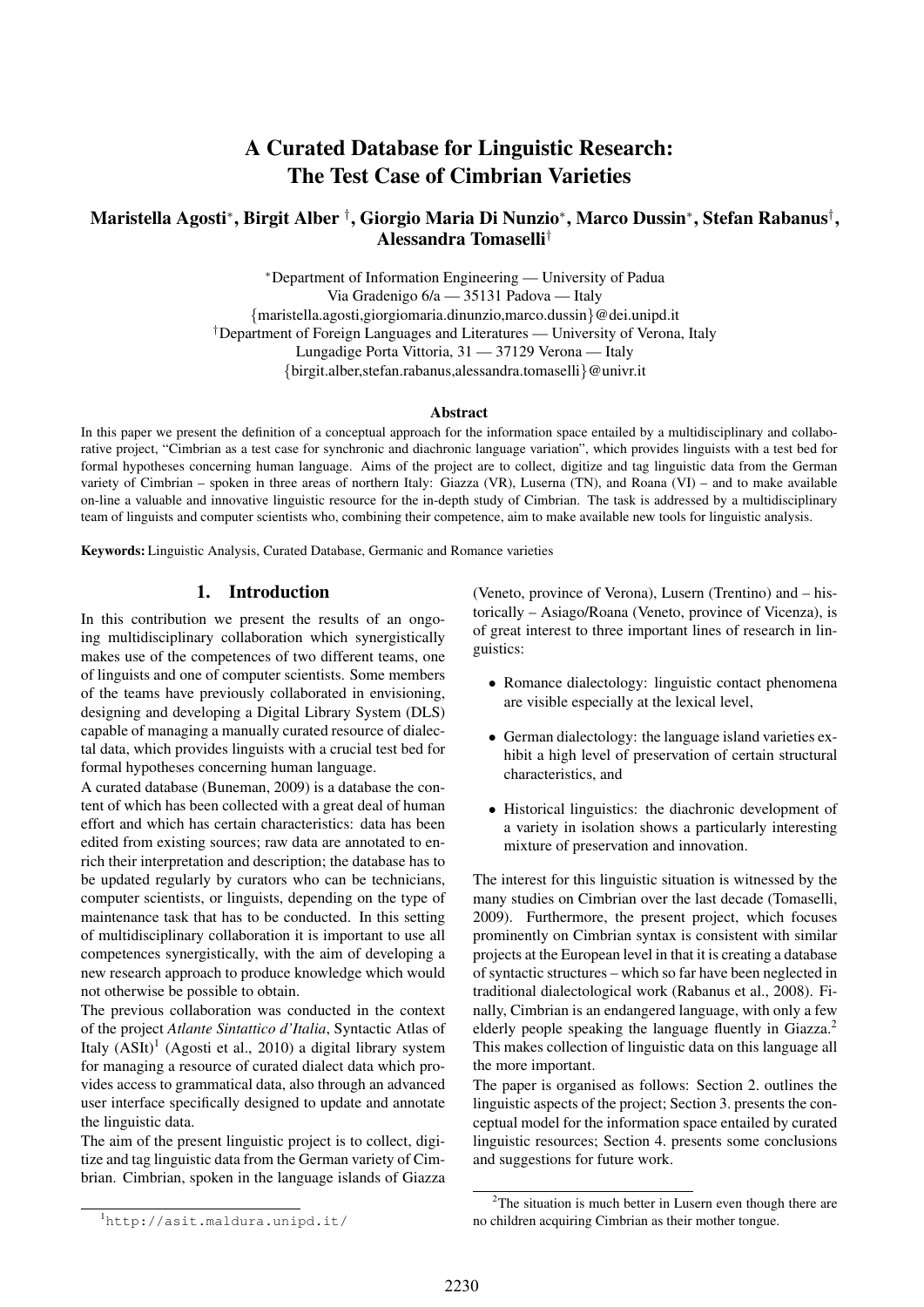# 2. A linguistic database of Cimbrian varieties

# 2.1. State of the Art

In the last two decades, several large-scale databases of linguistic material of various types have been developed worldwide. The aims of these projects are in part similar (they all aim to make linguistic data accessible to a large public) but they differ from each other with respect to the amount of collected data and the type of search for which they have been constructed.

The most well-known example is probably The World Atlas of Languages Structures (WALS) (Haspelmath et al., 2005), developed at the Leipzig Max Planck Institute of Evolutionary Anthropology and published as a print book and on the internet. The projected Atlas of Pidgin and Creole Language Structures (APICS, scheduled for  $2012$ <sup>3</sup> will map grammatical features in the same way as WALS but will additionally include an interactive electronic database on the internet.

There are also notable projects outside Europe and the United States. The "21st Century Sejong Project"<sup>4</sup> aims to create a Korean National Corpus which includes a grammatically tagged corpus with more than 15 million wordlike units (2006). The high number is down to automatic tagging which works rather well for Korean since it is an agglutinative language. The output of the tagging process is a data structure in which grammatical labels exactly match word segments (words, endings, postpositions). The tagset reflects typological properties of Korean, the top level is constituted by word-class labels.

Academia Sinica in Taipei, Taiwan, has several large Language Archive projects.<sup>5</sup> These projects share with our project a concern for collecting data from endangered languages (e.g. the indigenous Austronesian Languages of Taiwan) and preserving historical language data (see their Tagged Corpus of Early Mandarin Chinese).

The Open Language Archives Community (OLAC),<sup>6</sup> that has recently celebrated its first 10 years of activity, is a worldwide network dedicated to collecting information on language resources (field notes, grammars, audio/video recording, descriptive papers, and so on) and developing standard protocols for interoperability, thus simplifying data extraction. This meta database, similar to a huge online library catalogue, encourages linguists everywhere to submit information, thus becoming data providers.

If the principal aim of a huge online database like OLAC is to provide information in a standard accessible way, the aim of a small, curated database like the one we are presenting here is to make it possible to compare fine-grained linguistic data. To be more specific, if a linguist is only interested in finding general studies on Cimbrian worldwide, a single search ("cimbrian") in OLAC is all that is required. However, in order to compare the pronominal paradigm (let's say all possible realizations of the first person singular and plural) in Cimbrian with the Germanic and possibly the Romance varieties from both a synchronic and diachronic perspective, a curated database is needed, one which makes use of standard tag-setting for grammatical categories, i.e., both word classes (parts of speech) and grammatical features (case, number, gender etc.).

### 2.2. The Cimbrian dialects

The project focuses on a geographical region in the North-East of Italy, usually referred to as the "Triveneto" area. In this region the Cimbrian dialects are in intense language contact with the Italian dialects belonging to the Lombard and Venetian dialect groups (Pellegrini and Mello, 1977). This historic language-contact situation (supplemented by the entry of spoken Standard Italian in the repertoire of the speakers in the course of the 19th century) is crucial for our idea that language variation in Cimbrian depends both on its structural possibilities as a German dialect and on the multilinguism of its speakers. Hence, it is necessary to consider the Cimbrian and the Italian dialects of the area with respect to the same grammatical categories and features (see Section 2.4.).

#### 2.3. Cimbrian documents

In contrast to many other German dialects Cimbrian has a tradition as written language and a literature that goes back to the beginning of the 17th century. This makes it possible to reconstruct the language change for at least four empirically attested stages (1602, 1844, 1942, 2009/2010). The written documents that have been elaborated in order to form part of the database are "Christlike unt korze Dottrina" (1602 (Meid, 1985)), "Novena vun unzar liben Vraun" (1844 (Stefan, 2000)), "Taut6. Puox tze Lirnan Reidan un Scraiban iz Gareida on Lietzan" (1942 (Cappelletti and Schweizer, 1942)). These Cimbrian texts have been completely transcribed (faithfully to their graphic form) and segmented in sentences which have also been linked to their translations in Italian and Standard German. For contemporary Cimbrian, fieldwork has been conducted in Giazza (2009 and 2010). In order to be able to compare the modern Cimbrian data with data from the Italian dialects and other projects on the syntax of German varieties the questionnaire was designed as similiar as possibile to the ASIt questionnaires and has integrated questions elaborated by the SyHD project (Syntax hessischer Dialekte, University of Marburg/Frankfurt/Vienna).<sup>7</sup> The interviews have been digitally recorded and transcribed both according to a Cimbrian orthography developed for this purpose and phonetically. The questionnaire so far aims to elicit syntactic and morphological data, a questionnaire eliciting the phonology of the language has been developed and data has been elicited, but not yet integrated into the database.

## 2.4. Tags

After segmentation of the sentences, tagging of the linguistic data is carried out. We start with tagging at the word-level, determining the parts of speech of single words. Tagging of syntactic phenomena at the sentence level and tagging of syntactic constituents will take place in a second phase of the project. The starting point for developing

<sup>3</sup>http://lingweb.eva.mpg.de/apics/

<sup>4</sup>http://www.sejong.or.kr/

<sup>5</sup>http://ndaip.sinica.edu.tw/

<sup>6</sup>http://www.language-archives.org

<sup>7</sup>http://www.syhd.info/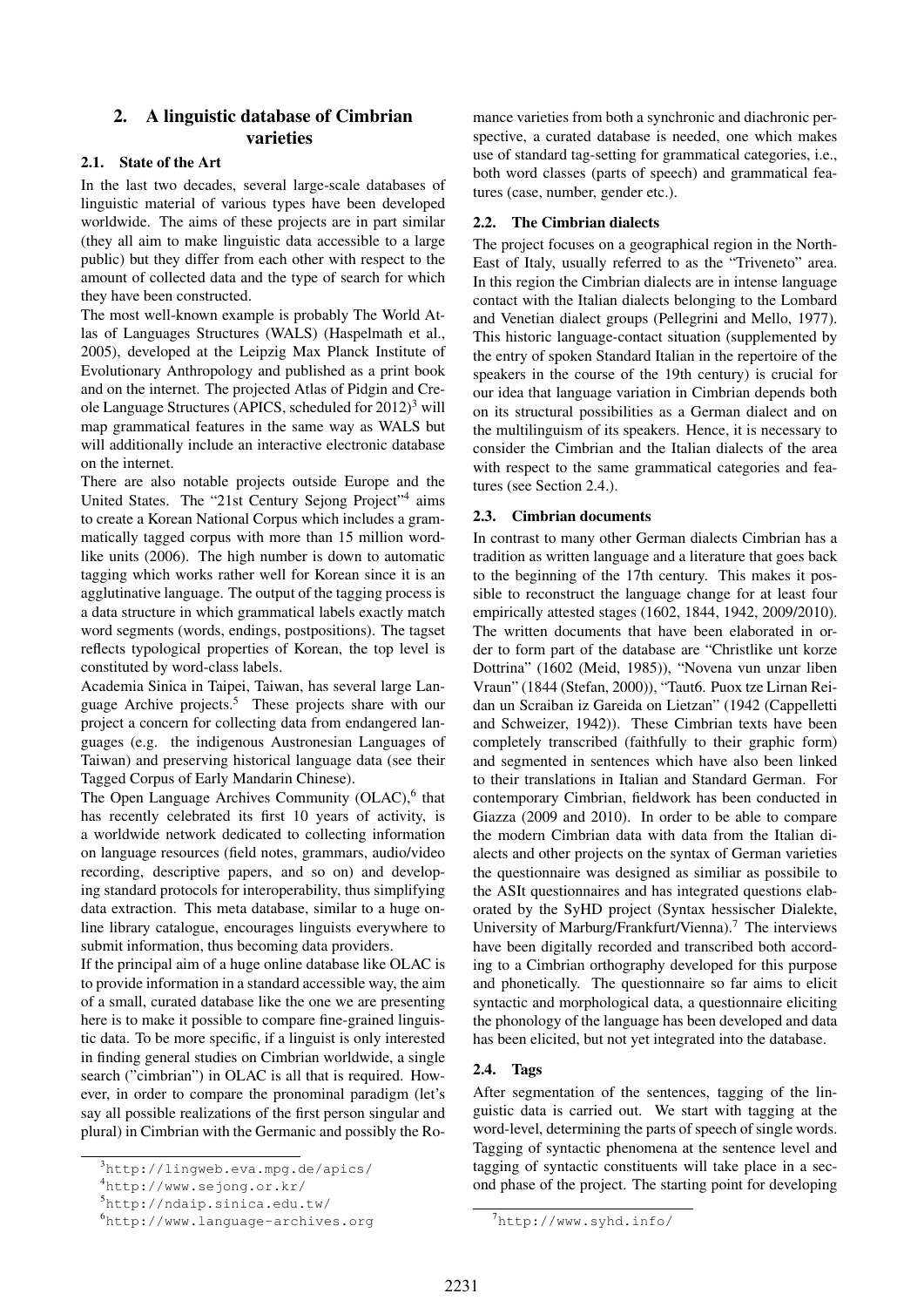a viable set of tags for Cimbrian is the tagset elaborated by the Edisyn project,<sup>8</sup> especially the one developed for the (Dynamic) Syntactic Atlas of the Dutch dialects (DynaSAND). $9$  In collaboration with the ASIt team, we have developed a language-specific set of tags which is suitable for Cimbrian but, at the same time, allows the Cimbrian data to be linked to other databases of dialect syntax. This involves assigning the same names to same parts of speech as in the Edisyn and the ASIt databases, at most adding tags when they are needed for language-specific structures of Cimbrian, or leaving out tags which are not relevant for Cimbrian. Thus, for instance, the tag "verbal particle" has been added to identify verbal particles which can be found in German dialects (e.g. the verbal particle in the Standard German sentence, *Ich gehe weg* 'I go away'), but gender values such as "masculine" have been left out for the tag of the past participle, since past participles in analytical verb constructions never inflect for gender in German varieties. We can therefore imagine the creation of a language-specific tagset as starting from a universal core, shared by all languages, and subsequently developing a language-specific periphery, which is compatible with other databases and able to classify language-specific structures. Another important innovation with respect to the basic rules of Edisyn is the possibility of double tagging. A first instance of double tagging is the assignment of two tags to a single lexical item, e.g., "past participle" and "adjective" to inflected past participles with attributive function inside nominal phrases, e.g. *in andere gapintate bort* 'other bound words'. Another instance of double tagging is the assignment to an item which consists of two parts not clearly separable from each other, e.g., finite verb and subject clitic clustered in a single graphical word (*vingasto* "find=you" 'you find').

# 3. A Conceptual Approach for the Information Space

In this section we report on the work made to define a conceptual approach to describe the information space entailed by the curated database of Cimbrian. We use a conceptual model to express the meaning of terms and concepts used by domain experts to discuss the problem, and to find the correct relationships between different concepts (Zins, 2007). To do so, we adopted a two-phase approach: at the beginning the world of interest was studied and represented at a high level of abstraction by means of the analysis of requirements, supported by the use of a website as the point of exchange of information among the people of the two teams; afterwards it was progressively refined to obtain the conceptual representation of its information space, partitioned in five modelling areas, seven main steps of advancements of the project and five actors involved.

## 3.1. Conceptual Schema

The component of the digital library system that manages and permanently stores the data is based on a relational database. The design and implementation of the curated database of dialectal resources followed a three phase approach:

- 1. The world of interest was represented at a high level by means of a conceptual representation based on the analysis of requirements,
- 2. Progressive refinements of the world of interest to obtain the logical model of the data of interest,
- 3. The relational database and the interface to access the data were implemented and verified.

The main core of the schema was developed and presented in (Agosti et al., 2011). It consists of three broad areas: i) the point of enquiry, which is the location where a given dialect is spoken; ii) the administrative area (namely, region, province), the location belongs to; iii) the linguistic area, i.e. the linguistic group the dialect belongs to. In the subsequent work, the information about tags and words has been integrated in the original schema, and the present version of the schema is now enhanced and able also to model the words of a sentence, the hierarchy of the tags, and the association between tags and words.

#### 3.2. Linguistic Project Cycle

In the context of our linguistic project, we approach the concept of a project as a cycle that starts with a set-up of the project itself and terminates with the presentation of results through search interfaces, maps, raw results and papers. Figure 1 represents the different steps of the linguistic enterprise, the actors involved in each step, and the information space entailed. The main steps of the project can be read on the left of the figure and can be summarized as:

- "Set-up of a new project": this consists in the creation of the linguistic project itself and on the definition of its users and resources;
- "Retrieval and preparation of written texts, conduction of fieldwork, transcription of audio data, translation of sentences, DB population": in this step the database of documents is populated and enriched with new data from different sources needed to perform the next steps;
- "Segmentation of sentences into words and constituents": documents added to the database are, in this phase, split into words and constituents to allow not only the tagging of the entire document or phrase, but a more in depth analysis (Figure 2 shows the interface for editing and splitting sentences into words);
- "Validation of editors' work": the validation of the definition of words and constituents from sentences, which is the work done in the previous step, is validated and stored in the database;
- "Tagging of words, constituents and sentences": this is the task of assigning tags and labels to the previously created words and constituents (Figure 3 shows the interface for tagging words);

 $\sqrt[8]{a}$ http://www.dialectsyntax.org/

<sup>9</sup>http://www.meertens.knaw.nl/sand/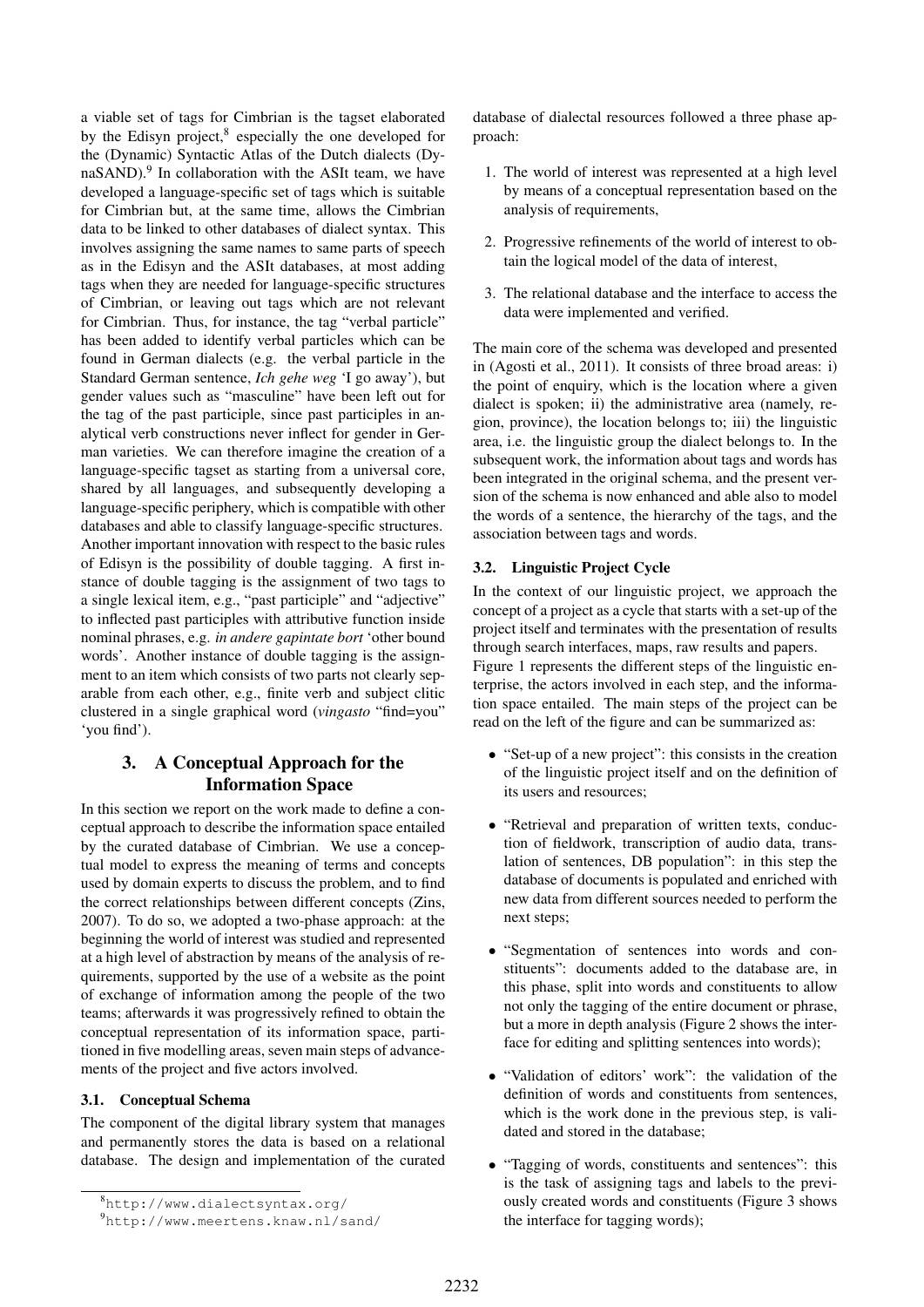

Figure 1: The different steps of the linguistic enterprise, the areas of the information space entailed, and the actors involved in each step.

- "Validation of editors' work on tagging of words and constituents": with regard to the definition of words and constituents, their tagging also needs to be validated and stored; at present validation is achieved in regular team meetings in which problems arising during the tagging procedure are discussed and the editor's choices are confirmed or corrected by the supervisors;
- "Access to the results of the project": consultation, browsing and access to all public information resources produced during the course of the project.

The actors involved in the linguistic project, represented by differently coloured cubes in Figure 1, will interact with aspects at different levels of the five areas presented above, as summarized by the dark squares on the left side of the figure. The different types of actors modeled and their main tasks are:

• the *administrator* manages the different aspects of a project such as the setting of the project itself, the creation of the users and the administration of the system. Before the start of a project, the administrator is in charge of the design and implementation of the system itself or of its plugins and extension, and once

the project is started, the administrator works in the background to support the work of the other actors;

- the *supervisor* contributes to the creation of the database of sentences by collaborating with the informant on editing interviews, finding books or providing translations, then making the transcription into the database and validating the work made by editors on sentences;
- the *editor* takes part in the project to create words and constituents from given sentences, and to provide the required tags for them. In case of doubts or errors, an editor can communicate with the supervisors (and also with the administrator, if needed) in order to receive help and support;
- the *informant* is a speaker of a dialect who is asked to produce dialect utterances or to translate one or more sentences into his or her dialect. The informant is usually interviewed and supervised by a linguistic expert;
- the *visitor* needs to consult, browse and access all the public information resources produced during the course of a project in a suitable way. He needs a simple and intuitive interface, and a set of tools to view and compare results, export and print them.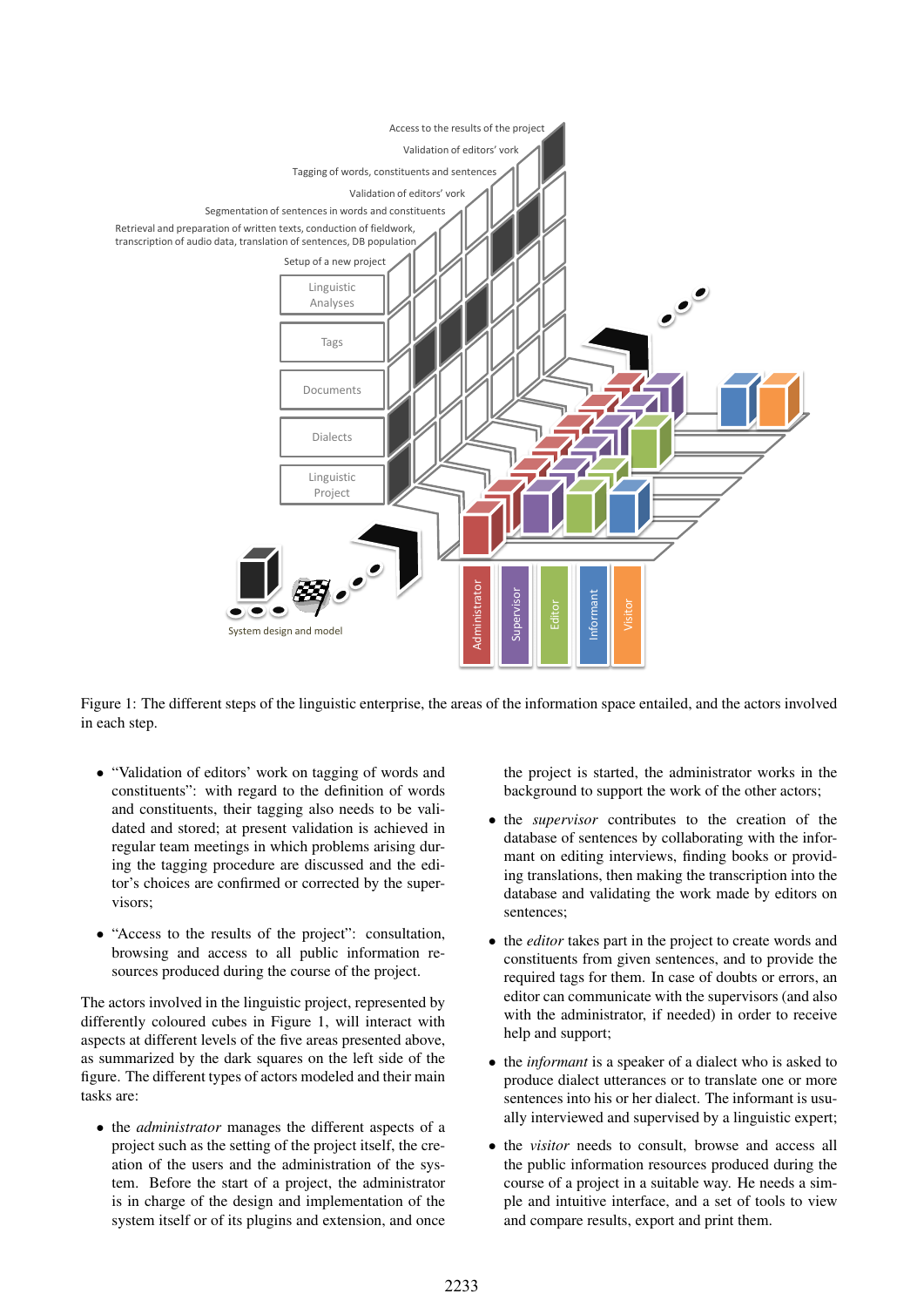|                                                                                                                                                                                                                                          | Cimbrian as a test case for synchronic and diachronic language variation<br>Proposals for implementing the ASIt (Syntactic Atlas for Italy) |                                    |  |  |  |  |  |
|------------------------------------------------------------------------------------------------------------------------------------------------------------------------------------------------------------------------------------------|---------------------------------------------------------------------------------------------------------------------------------------------|------------------------------------|--|--|--|--|--|
| <b>Main Page</b><br><b>SENTENCE SPLIT</b><br>SENTENCE IDENTIFIER: 47983 [CIMBRO]<br>同<br>identifier<br>status<br>₽<br>47983<br>Puox tze Lirnan Reidan un<br>Scraiban iz Gareida on Lietzan<br>my text<br>Edit Sentence   Submit Sentence | <b>SPLIT SENTENCE</b>                                                                                                                       | <b>Credits</b><br>$\Box$<br>$\Box$ |  |  |  |  |  |
| Copyright © 2010 - 2011<br>Website design and management: Information Management Systems Research Group                                                                                                                                  |                                                                                                                                             |                                    |  |  |  |  |  |
|                                                                                                                                                                                                                                          | (a)                                                                                                                                         |                                    |  |  |  |  |  |
|                                                                                                                                                                                                                                          | Cimbrian as a test case for synchronic and diachronic language variation<br>Proposals for implementing the ASIt (Syntactic Atlas for Italy) |                                    |  |  |  |  |  |
| Main Page<br><b>SENTENCE SPLIT</b>                                                                                                                                                                                                       |                                                                                                                                             | <b>Credits</b><br>$\Box$           |  |  |  |  |  |
| SENTENCE IDENTIFIER: 47983 [CIMBRO]<br>identifier<br>status<br>◢<br>47983<br>Puox tze Lirnan Reidan un Scraiban iz Gareida on Lietzan                                                                                                    | <b>SPLIT SENTENCE</b><br>Reidan#<br>Scraiban#<br>Puox#<br>Lirnan#<br>un#<br>tze#<br>liz#<br>Gareida#<br>Lietzan#<br>on#                     | $\Box$                             |  |  |  |  |  |
|                                                                                                                                                                                                                                          | Submit                                                                                                                                      |                                    |  |  |  |  |  |
| Copyright © 2010 - 2011<br>Website design and management: Information Management Systems Research Group                                                                                                                                  |                                                                                                                                             |                                    |  |  |  |  |  |

(b)

Figure 2: The interface for editing (Figure 2a) and splitting (Figure 2b) sentences.

#### 3.3. Linguistic Analyses

The tagged corpus of Cimbrian data will be available to end users (visitors) who might be linguists interested in carrying out syntactic analyses or also informants, interested in correcting or augmenting the data. Concerning the former, it is important that the data are presented in a way which makes it usable by linguists working in different theoretical frameworks. Although it is inevitable (and, to some extent, also desirable) that the tagging of the data is influenced by theoretical considerations (in our case, the framework of generative linguistics), it is important that the database be of use not only to a small group of specialists.

With respect to the types of structures which can be analyzed in the tagged Cimbrian database, it will be possible to analyze syntactic structures and phenomena in great detail. It should also be possible to deduct morphological paradigms without too much effort, while it still remains a desideratum of further research projects to integrate a component which will make it possible to carry out phonological analyses on the database.

It is important that the structures in the database can be compared with structures present in other databases, since cross-linguistic comparison will be one of the major interests of an analysis of Cimbrian, which is in contact with Romance varieties (hence can be compared to the ASIt data) but has a Germanic base (hence can be compared e.g. to the DynaSAND data). To make just one example of what an analysis in these terms could look like, consider the case of pronouns and clitics in Cimbrian. In Cimbrian documents, sentences as the following can be found ((Bidese, 2008), p. 134):

|                      | $\text{min}$   importar-z-mar   nicht   zo   sterben |  |  |  |  |
|----------------------|------------------------------------------------------|--|--|--|--|
|                      | me   matter=it=me   not   to   die                   |  |  |  |  |
| 'I don't mind dying' |                                                      |  |  |  |  |

Whereas the use of the infinitive particle *zo* and the expletive pronoun *-z-* are typical of German varieties, the dou-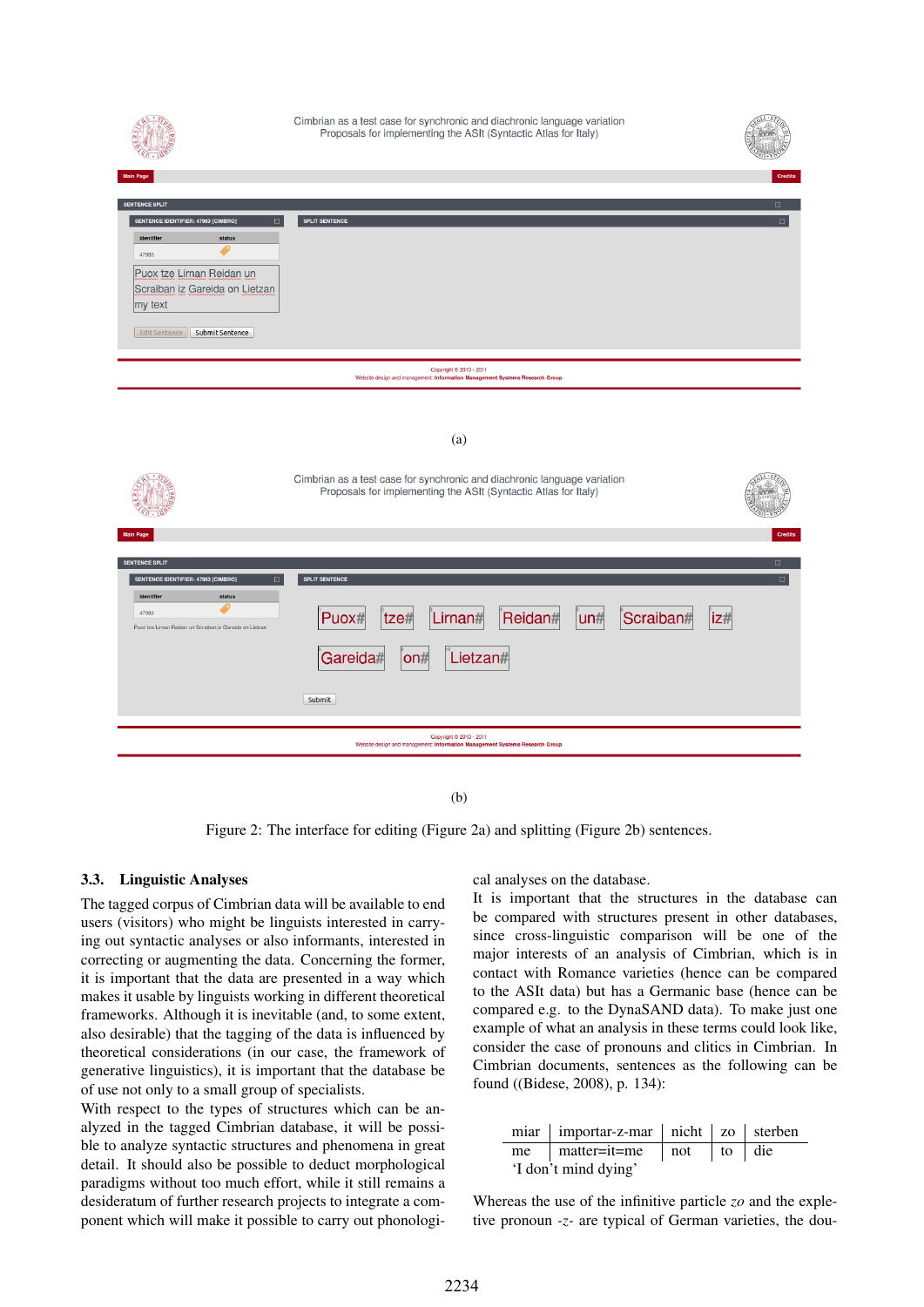

Figure 3: The interface for tagging the words of a sentence: the words of the sentence are shown on the left; the hierarchy of tags is shown on the main area of the screen.

bling of the object pronoun *miar, mar* could be evidence for the development of a Romance-like system of clitics in Cimbrian, differently from Standard German where clitics are not attested. The tagged database will make it possible to retrieve all sentences of the corpus containing potential clitics and will therefore create an empirical basis on which to test hypotheses as those of the development of a system of clitics in Cimbrian.

# 4. Conclusions and Future Work

In this paper we presented the results of an ongoing linguistic project which aims to collect, digitize and tag linguistic data from the German variety of Cimbrian. The project gave the opportunity to merge different fields of research and begin a multidisciplinary collaboration which synergistically makes use of the competences of two different teams, one of linguists and one of computer scientists. Since cross-linguistic comparison will be one of the major interests of an analysis of Cimbrian, the main aim is to design and implement a digital library system that enables the management of linguistic resources of curated dialect data and provides access to grammatical data.

For this purpose, a new information space implied by this new linguistic project has been framed into an appropriate conceptual model to allow us to envisage an enhanced system for the management of the new dialectal resources of interest: future work will concern the design and development of this DLS for scientific data able to properly support the course of a linguistic project and the cooperation and interaction among researchers, students, industrial partners and practicioners. Once implemented, the usability of the interface will be evaluated in two phases: firstly, by analyzing the activities of the project's members concerning the supervisioning and the editing of the data; secondly, by studying visitors' activity by means of log analysis techniques.

## 5. Acknowledgements

This work has been supported by the Project FIRB "Un'inchiesta grammaticale sui dialetti italiani: ricerca sul campo, gestione dei dati, analisi linguistica" (Bando FIRB Futuro in ricerca 2008, cod. RBFR08KRA\_003), the PROMISE network of excellence (contract n. 258191) and by the Project "Cimbrian as a test case for synchronic and diachronic language variation Proposals for implementing the ASIt (Syntactic Atlas of Italy)" (Fondazione Cariverona, Bando 2008).

#### 6. References

- M. Agosti, P. Beninca, G.M. Di Nunzio, R. Miotto, and ` D. Pescarini. 2010. A digital library effort to support the building of grammatical resources for italian dialects. In M. Agosti, F. Esposito, and C. Thanos, editors, *IRCDL*, volume 91 of *Communications in Computer and Information Science*, pages 89–100. Springer.
- M. Agosti, B. Alber, G.M. Di Nunzio, M. Dussin, D. Pescarini, S. Rabanus, and A. Tomaselli. 2011. A digital library of grammatical resources for european dialects. In M. Agosti, F. Esposito, C. Meghini, and N. Orio, editors, *Digital Libraries and Archives - 7th*